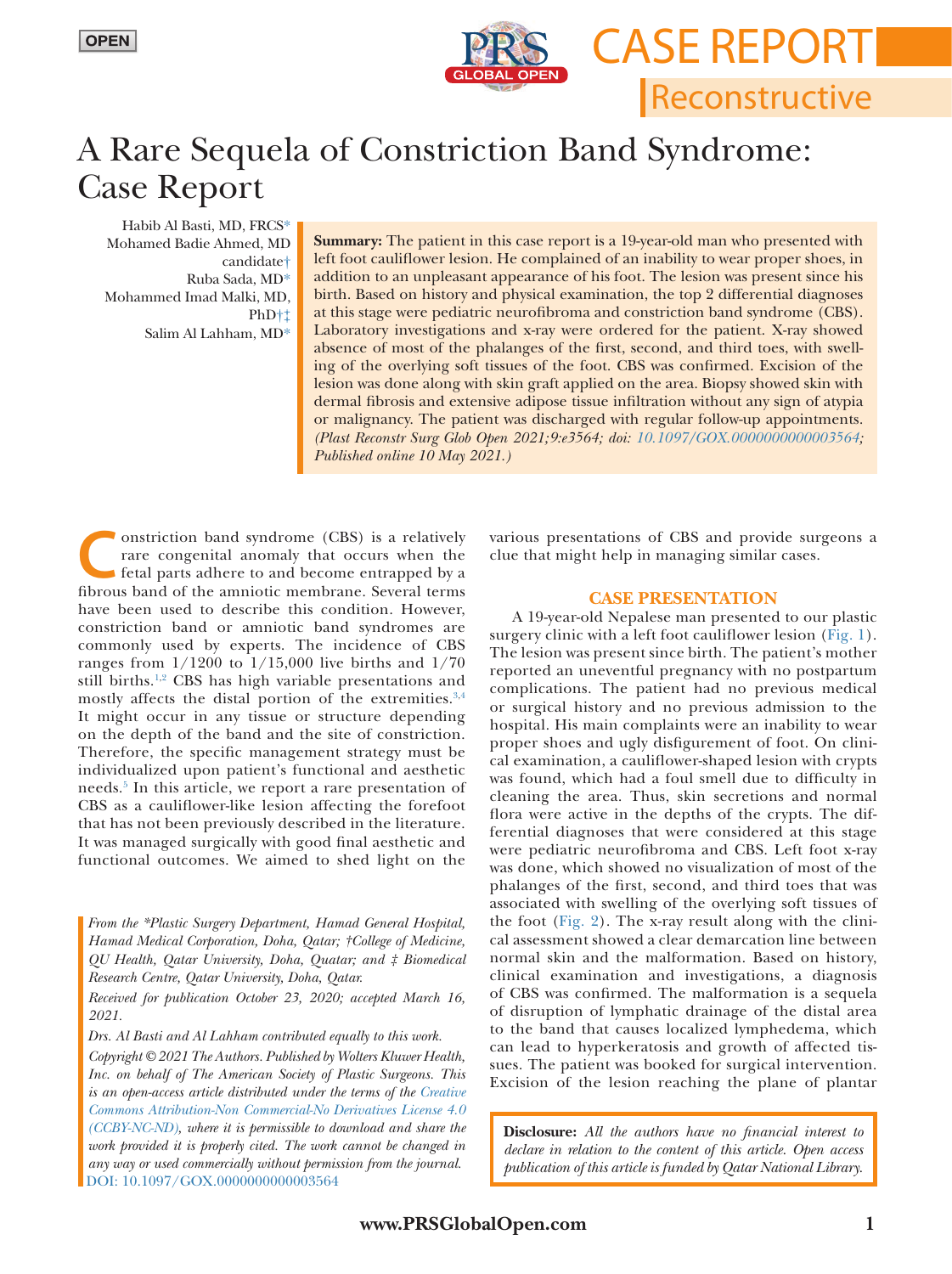

**Fig. 1.** Preoperative photograph of the patient's left foot showing the cauliflower-shaped lesion, with crypts found across the lesion.

<span id="page-1-0"></span>fascia on the plantar surface and to healthy looking subcutaneous tissues (proximal to the band) on the front and dorsum of the foot was done to prevent any recurrence through removal of all lymph-containing soft tissues [\(Fig. 3](#page-2-5)). A split-thickness skin graft was applied in the area and fixed with staples. A biopsy was taken from the mass, which showed skin with dermal fibrosis and extensive adipose tissue infiltration without any sign of atypia or malignancy. The first dressing was done on the fifth day, followed by change of dressing on alternative days. After 3 months, an assessment was done, and the patient was discharged from the clinic. The patient reports a significant improvement in the quality of life and was satisfied with the outcome reached. He was asked to visit the clinic at 6 and 9 months postoperative to ensure the absence of any complications. During the follow-up visits, the patient was walking freely, using normal shoes, and reported satisfactory aesthetic outcome ([Fig. 4\)](#page-2-6). Assessment showed intact pain and temperature sensation, which is adequate to protect the foot from injuries. Touch sensation is better in the normal foot, as reported by the patient.

## **DISCUSSION**

CBS is characterized by extremely varying presentation depending on the position of the band, which has been classified into 4 main categories, including constrictive rings, limb defects, neural defects (spine, brain), and craniofacial abnormalities.<sup>[6](#page-2-7)</sup> The constriction rings can be limited to the skin and soft tissue or may invade deeply to obstruct the vascular and lymph supply, which can lead to malformations, amputations, and lymphedema at the side of the constriction of the affected limbs[.7](#page-2-8),[8](#page-2-9) The prevalence of CBS Sequela is approximately 1.08 per 10,000 births.[1](#page-2-0) The etiology of this syndrome remains unknown, and its occurrence is mainly sporadic without genetic or hereditary predisposition. Although there is no clear etiology, one theory suggests that early rupture of the amnion results in multiple loose strands. These strands can entangle the fetus parts and eventually lead to



**Fig. 2.** X-ray image of the patient's left foot (anteroposterior view), showing the absence of most of the phalanges of the first, second, and third toes. Also, swelling of the overlying soft tissues of the foot is shown.

<span id="page-1-1"></span>malformation and deformation. Another theory suggests that fetus blood flow compromise due to misoprostol exposure or chorionic villus sampling can explain internal visceral organ involvement. Moreover, genetic mutations are hypothesized to be the cause of the remaining CBS cases that were not well explained by the previously mentioned theories.<sup>[9](#page-2-10)</sup>

Diagnosis of CBS can be established prenatally or after birth. Prenatally, it can be established by an ultrasound, which may detect the constriction bands, amputations, or lateralization of defects that are usually in the midline.[10](#page-2-11) CBS present at birth can be diagnosed based on clinical features and appearance, which may suggest the best management plan. In regions where the medical service is not well developed or not approachable for all